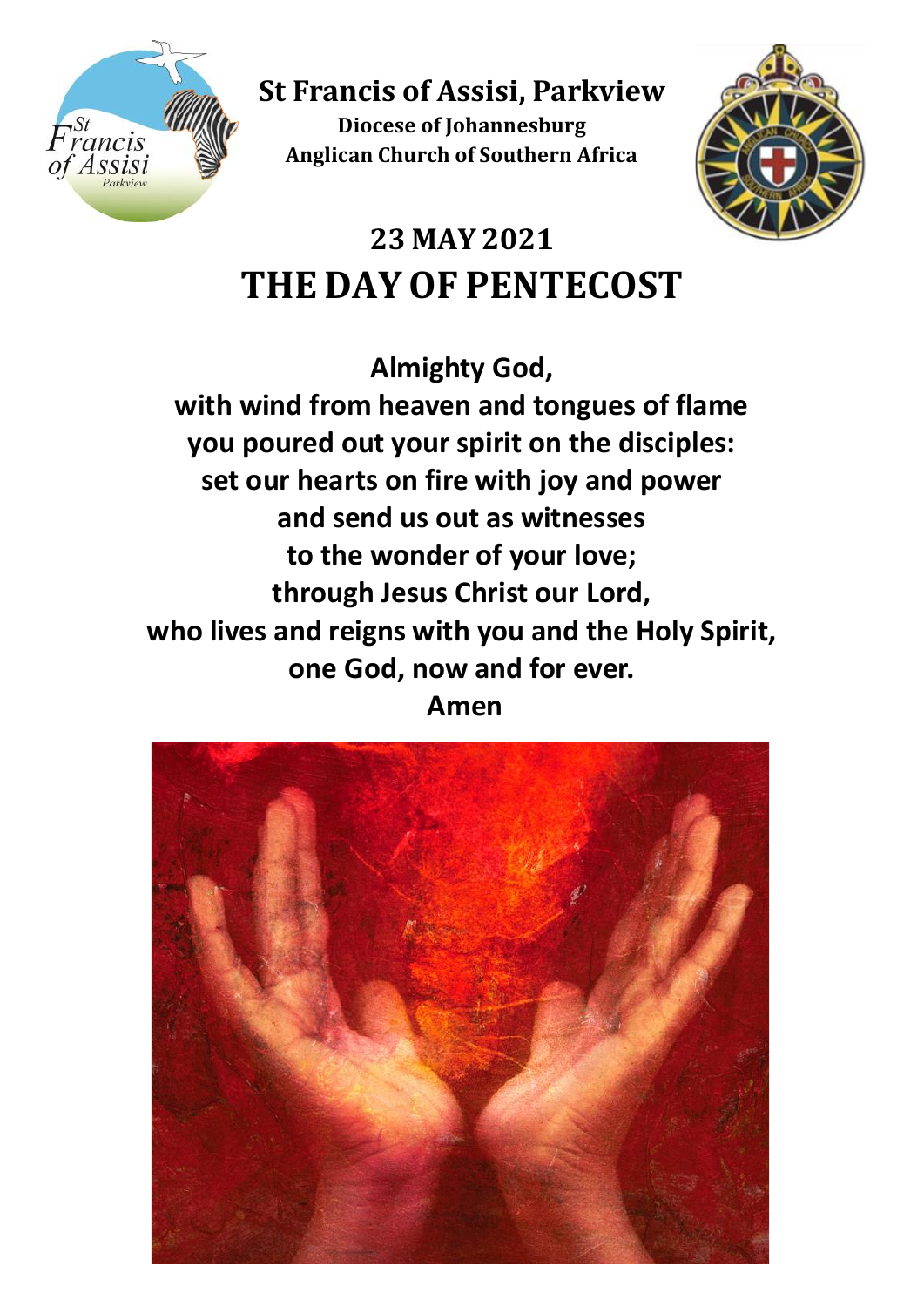#### **READINGS FOR TODAY**

Acts 12:1-21 Psalm 104:26-36 Romans 8:22-27 John 15:2627

#### **THE PRAYERS OF THE CHURCH**

We pray for **The Anglican Church of Melanesia.** We pray for **Steve our Bishop** and our Diocese, for **Thabo our Metropolitan** and the Anglican Church of Southern Africa, for **Justin of Canterbury**, the Anglican Communion, and all Christians in the world.

#### **PRAYER FOR THE WORLD**

Lord God, you give us your Holy Spirit so that all people everywhere may know her and be moved by her. Open our hearts to receive the touch of your Spirit's on our individual lives, communities and countries. Amen

#### **PRAYERS FOR PARISHIONERS:**

**Birthdays: Sunday 23:** Ross Yammin **Monday 24:** John Speedy; Rosemary Van Der Burg; Yvonne Franklin; Elizabeth Mayne **Tuesday 25:** Rammika Abeyawardena; Lauren Henderson **Thursday 27:** Cordelia Hunt; Kim Yammin; Maria Longley **Friday 28:** Katherine Gill **Saturday 29:** Pieter Van Niekerk

**Families to be prayed for this week:** Susan; Elizabeth and Rebecca MAYNE; Sabelo, Lynette, Siyanda, Thando and Khaya MBATHA; Wendy McCONNELL

**For those in need of prayer:** Susan Alexander; Yvette Angoma; Bianca Beaumont and family; Isaac Bergover; David Butler; Lucille Evans; Giuseppe Farci; Paul Germond; Erica Hope; Lerato Mapefane; Malcolm McDonald; Karen Minnaar; Reginė Ndjibu; Wendy Price; Alicia Siyasiya; Byron Spratt; Jacqui Zwambila and for **those who have long-term needs:** Pat Cawthorn; Maria Frahm-Arp; Marilyn Gianadda; Joyce Halse; Elzett Mufamadi; Thandazo Ndlovu

**Years Mind:** Lesley Oliver

# Blanket Drive

# A blanket a day keeps the cold at bay Together, we can make a difference to so many this winter!

Please bring blankets to the office or do an EFT to Bank: Standard Bank Account number: 000496502 Account name: Parkview St Francis Branch: 000205 Swift Code: SBZAZAJJXXX Reference: "Blanket"

### We are now serving SOUP at LUNCH

We are in need of nutritious ingredients for the soup. Please bring tins of mixed veg or beans or some such to the office.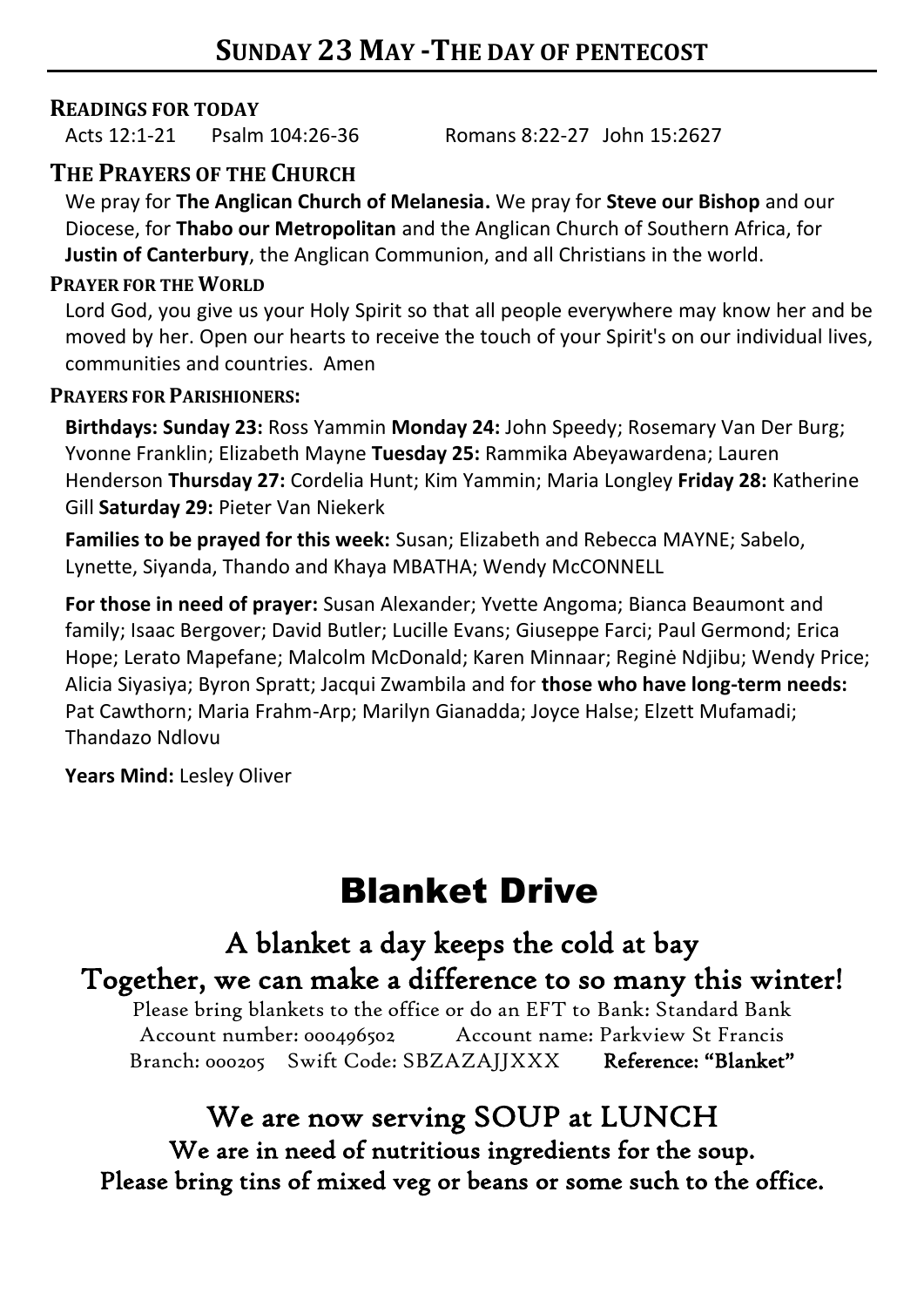## **WELCOME TO FABIAN AND LAZANNE OLIVER**



# **SOME NOTICES**

#### **MOVEMENTS**

**Paul Germond** will be at a family wedding in KZN over the weekend of May 21-23.

#### **THANK YOU**

- To all who made **the EcoService** last week such a success. It was wonderful to have Tim Gray with us. Thanks to Tim and especially to Janet, Robin and Esther for all their hard work.
- To all who have worked so hard to **restore the Assisi Room**. In particular thanks go to Darryl and Laurel for the tremendous effort they have put in to this.

#### **DEDICATED GIVING**

Over the past year, since the beginning of lockdown, we have been able to maintain the financial well-being of the Parish due to the extraordinary generosity of our Dedicated Givers – the people who have committed to giving a certain amount to the work of the Parish, usually on a monthly basis. We know that some of us have not been able to continue for obvious reasons. We would warmly encourage those who are able to continue to do so and those of you who are not yet Dedicated Givers to join. Please speak to the Clergy or the Office if you would like to do so.

#### **SUNDAY OFFERINGS UNUSUAL**

If you can continue making your Sunday collection, please make an EFT to: Standard Bank. Acc: Parkview St Francis. Acc no: 000496502. Ref: Collection

#### **ST FRANCIS RELIEF FUND**

Thank you to all who have made contributions to the Parish Support Fund. Please consider continuing to do so. We welcome this opportunity to take care of members of our family who are in need and are pleased to tell you that several members of the congregation have been helped in these difficult times. Please contact the clergy or churchwardens if you wish to receive support. Your request will be treated in utmost confidence and be assessed by the Rector and Churchwardens. We are pleased to announce that thus far